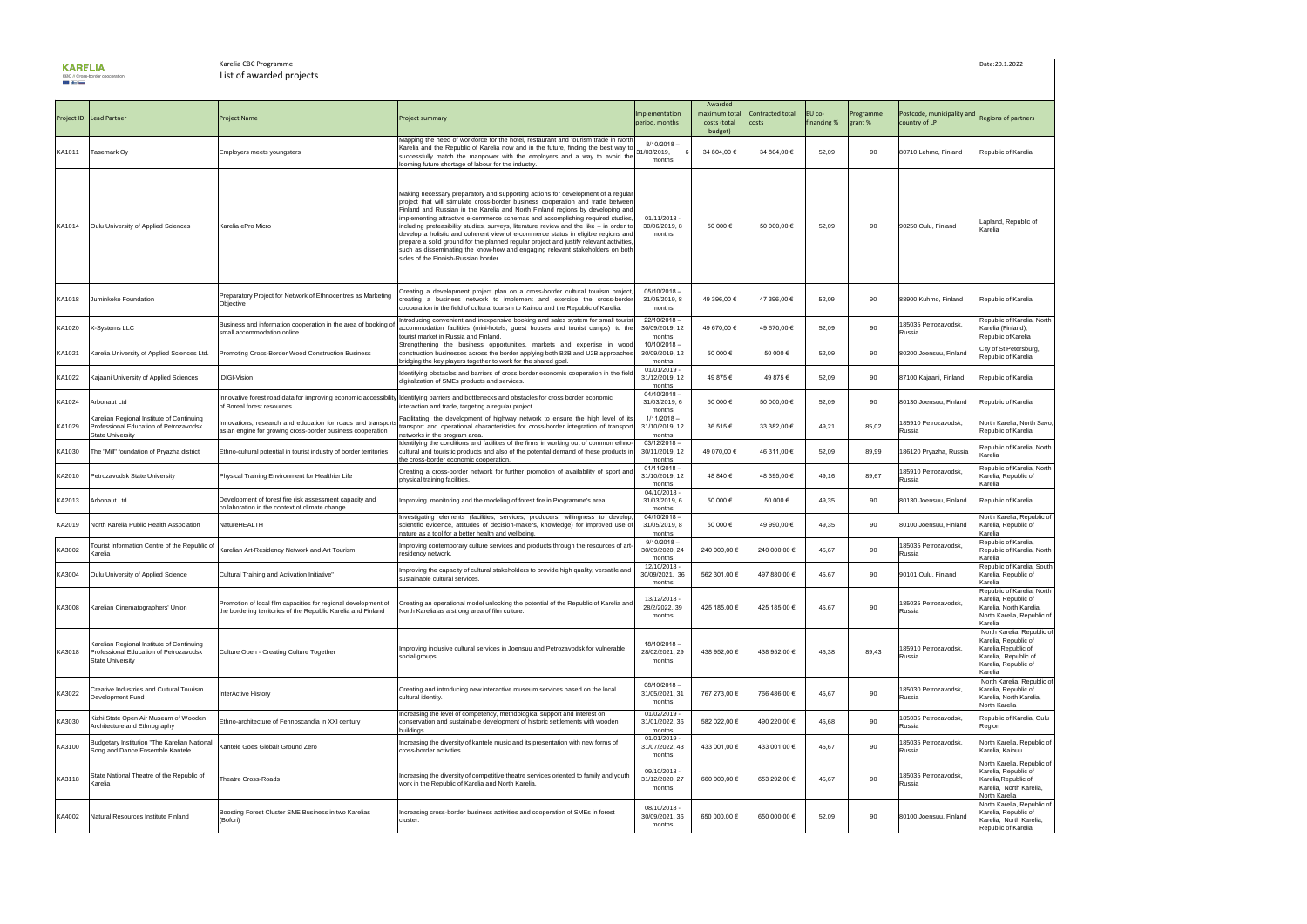| Institute of Economics of the Karelian                                                                              |                                                                                                   |                                                                                                                                                                                                                                                                                                                                                                                                                                                                                                                                                                                                                                                                                                                                                                                                                                                                                                                                                                                                                                                                                                                                                                                                                                                                                                                           | 01/11/2018<br>31/10/2020, 24<br>months                                                                                                                                                                                                                                                                                                                                                                                                                                                                                                                                                                                                                                                                                                                                                                                                                                                                                                                                                                                                                                                                                                       | 675 421,00 €   | 671 193,00 €   | 52,09 |       | 185030 Petrozavodsk<br>Russia         | North Karelia, North<br>Karelia, North Karelia,<br>Republic of Karelia,<br>Republic of<br>Karelia, Republic of<br>Karelia                        |
|---------------------------------------------------------------------------------------------------------------------|---------------------------------------------------------------------------------------------------|---------------------------------------------------------------------------------------------------------------------------------------------------------------------------------------------------------------------------------------------------------------------------------------------------------------------------------------------------------------------------------------------------------------------------------------------------------------------------------------------------------------------------------------------------------------------------------------------------------------------------------------------------------------------------------------------------------------------------------------------------------------------------------------------------------------------------------------------------------------------------------------------------------------------------------------------------------------------------------------------------------------------------------------------------------------------------------------------------------------------------------------------------------------------------------------------------------------------------------------------------------------------------------------------------------------------------|----------------------------------------------------------------------------------------------------------------------------------------------------------------------------------------------------------------------------------------------------------------------------------------------------------------------------------------------------------------------------------------------------------------------------------------------------------------------------------------------------------------------------------------------------------------------------------------------------------------------------------------------------------------------------------------------------------------------------------------------------------------------------------------------------------------------------------------------------------------------------------------------------------------------------------------------------------------------------------------------------------------------------------------------------------------------------------------------------------------------------------------------|----------------|----------------|-------|-------|---------------------------------------|--------------------------------------------------------------------------------------------------------------------------------------------------|
| University of Eastern Finland                                                                                       | (AFN)                                                                                             | Developing an innovative model of the forest nursery business in Karelia based on                                                                                                                                                                                                                                                                                                                                                                                                                                                                                                                                                                                                                                                                                                                                                                                                                                                                                                                                                                                                                                                                                                                                                                                                                                         | 01/03/2019<br>30/6/2022, 40<br>months                                                                                                                                                                                                                                                                                                                                                                                                                                                                                                                                                                                                                                                                                                                                                                                                                                                                                                                                                                                                                                                                                                        | 889 390,00 €   | 889 390,00 €   | 51,51 |       | 80101 Joensuu, Finland                | Republic of Karelia, North<br>Karelia, North Karelia.<br>Republic of Karelia                                                                     |
| Joensuu Regional Development Company                                                                                | Joensuu-Petrozavodsk "Highway for Growth" (JOPE)                                                  | Improving working models for the development of cross-border business between<br>Joensuu region and Petrozavodsk city.                                                                                                                                                                                                                                                                                                                                                                                                                                                                                                                                                                                                                                                                                                                                                                                                                                                                                                                                                                                                                                                                                                                                                                                                    | 01/11/2018<br>31/10/2020, 24<br>months                                                                                                                                                                                                                                                                                                                                                                                                                                                                                                                                                                                                                                                                                                                                                                                                                                                                                                                                                                                                                                                                                                       | 475 648,00 €   | 475 648,00 €   | 52,09 | 90    | 80111 Joensuu, Finland                | North Karelia, Republic of<br>Karelia, Republic of<br>Karelia, Republic of<br>Karelia                                                            |
| University of Oulu                                                                                                  |                                                                                                   | Commecialization models for different wastewater-based recycled fertilizer products<br>in Finland and Russia.                                                                                                                                                                                                                                                                                                                                                                                                                                                                                                                                                                                                                                                                                                                                                                                                                                                                                                                                                                                                                                                                                                                                                                                                             | 04/10/2018<br>31/01/2022, 36<br>months                                                                                                                                                                                                                                                                                                                                                                                                                                                                                                                                                                                                                                                                                                                                                                                                                                                                                                                                                                                                                                                                                                       | 771 552,00 €   | 766 978,00 €   | 48,75 | 84,22 | 90014 Oulu, Finland                   | North Karelia, Republic of<br>Karelia, Republic of<br>Karelia. North Karelia.<br>Republic of Karelia, North<br>Karelia                           |
| Karelian regional youth Center (under the<br>culture and Sports of the Republic of Karelia)                         |                                                                                                   | start businesses across the border                                                                                                                                                                                                                                                                                                                                                                                                                                                                                                                                                                                                                                                                                                                                                                                                                                                                                                                                                                                                                                                                                                                                                                                                                                                                                        | 09/10/2018<br>30/11/2021, 38<br>months                                                                                                                                                                                                                                                                                                                                                                                                                                                                                                                                                                                                                                                                                                                                                                                                                                                                                                                                                                                                                                                                                                       | 533 300,00 €   | 523 220,00 €   | 52,09 | 90    | 185030 Petrozavodsk<br>Russia         | Oulu Region, Oulu<br>Region, Republic of<br>Karelia, Republic of<br>Karelia                                                                      |
| Karelian Regional Institute of Continuing<br>Professional Education of Petrozavodsk<br><b>State University</b>      | <b>Cross-border Investment Navigator for Monocities</b>                                           |                                                                                                                                                                                                                                                                                                                                                                                                                                                                                                                                                                                                                                                                                                                                                                                                                                                                                                                                                                                                                                                                                                                                                                                                                                                                                                                           | 18/10/2018<br>30/06/2022, 45<br>months                                                                                                                                                                                                                                                                                                                                                                                                                                                                                                                                                                                                                                                                                                                                                                                                                                                                                                                                                                                                                                                                                                       | 529 115,00 €   | 529 115,00 €   | 52,09 | 90    | 185910 Petrozavodsk<br>Russia         | Kainuu, North Karelia,<br>Republic of Karelia                                                                                                    |
| Institute of Applied Mathematical Research<br>of Karelian Research Centre Russian<br>Academy of Sciences            |                                                                                                   |                                                                                                                                                                                                                                                                                                                                                                                                                                                                                                                                                                                                                                                                                                                                                                                                                                                                                                                                                                                                                                                                                                                                                                                                                                                                                                                           | 30/10/2018<br>31/03/2021, 29<br>months                                                                                                                                                                                                                                                                                                                                                                                                                                                                                                                                                                                                                                                                                                                                                                                                                                                                                                                                                                                                                                                                                                       | 468 000,00 €   | 453 333,00 €   | 52,09 | 90    | 185910 Petrozavodsk<br>Russia         | Republic of Karelia, Oulu<br>Region, Republic of<br>Karelia, Republic of<br>Karelia, Republic of<br>Karelia, Oulu Region,<br>Republic of Karelia |
| Karelian Education Development Fund                                                                                 |                                                                                                   | Improving business management skills for establishing and promotion of cross-<br>border cooperation in the field of social entrepreneurship and business.                                                                                                                                                                                                                                                                                                                                                                                                                                                                                                                                                                                                                                                                                                                                                                                                                                                                                                                                                                                                                                                                                                                                                                 | 01/11/2018<br>31/1/2021, 27<br>months                                                                                                                                                                                                                                                                                                                                                                                                                                                                                                                                                                                                                                                                                                                                                                                                                                                                                                                                                                                                                                                                                                        | 457 715,00 €   | 456 927,00 €   | 52.09 | 90    | 185035 Petrozavodsk,<br><b>RUSSIA</b> | Republic of Karelia, North<br>Karelia, Oulu Region                                                                                               |
| Metsähallitus, Parks & Wildlife Finland                                                                             | URBAN PARKS - Urban Parks & Benefits in Kajaani &                                                 | Developing the urban parks of Kajaani and Kostamus as a well-known concept of                                                                                                                                                                                                                                                                                                                                                                                                                                                                                                                                                                                                                                                                                                                                                                                                                                                                                                                                                                                                                                                                                                                                                                                                                                             | 01/01/2019 -<br>31/12/2020, 24<br>months                                                                                                                                                                                                                                                                                                                                                                                                                                                                                                                                                                                                                                                                                                                                                                                                                                                                                                                                                                                                                                                                                                     | 805 745,00 €   | 805 717,00 €   | 49,35 |       | 87500 Kainuu Finland                  | Kainuu, Kainuu, Republic<br>of Karelia                                                                                                           |
| Natural Resources Institute Finland (Luke)                                                                          | Diverse and clean forests- successful bioeconomy (ECODIVE)                                        | Increasing knowledge and awareness on the environmental factors controlling<br>yields and health-promoting compounds of non-wood forest products (NWFP;<br>berries and other valuable plant species) during the life cycle of managed forests.                                                                                                                                                                                                                                                                                                                                                                                                                                                                                                                                                                                                                                                                                                                                                                                                                                                                                                                                                                                                                                                                            | 01/01/2019 -<br>31/12/2021, 36<br>months                                                                                                                                                                                                                                                                                                                                                                                                                                                                                                                                                                                                                                                                                                                                                                                                                                                                                                                                                                                                                                                                                                     | 640 000,00 €   | 640 000,00 €   | 49,35 |       | 90014 Oulu, Finland                   | <b>Republic of Karelia</b>                                                                                                                       |
| Jniversity of Eastern Finland                                                                                       | <b>WasteLess Karelias</b><br>(WasteLess)                                                          | Improving cleanliness of rural village landscapes and people's physical living<br>environment.                                                                                                                                                                                                                                                                                                                                                                                                                                                                                                                                                                                                                                                                                                                                                                                                                                                                                                                                                                                                                                                                                                                                                                                                                            | 01/12/2018<br>31/08/2022, 45<br>months                                                                                                                                                                                                                                                                                                                                                                                                                                                                                                                                                                                                                                                                                                                                                                                                                                                                                                                                                                                                                                                                                                       | 549 697,00 €   | 543 923,00 €   | 49,35 |       | 80101 Joensuu, Finland                | North Karelia, Republic of<br>Karelia, North Karelia                                                                                             |
| Autonomous non-profit organisation Energy<br><b>Efficiency Centre</b>                                               | Joint cross-border environmental monitoring system (ECO-                                          | Increasing the environmental awareness of the people and organizations on the                                                                                                                                                                                                                                                                                                                                                                                                                                                                                                                                                                                                                                                                                                                                                                                                                                                                                                                                                                                                                                                                                                                                                                                                                                             | 08/10/2018<br>30/09/2020, 24<br>months                                                                                                                                                                                                                                                                                                                                                                                                                                                                                                                                                                                                                                                                                                                                                                                                                                                                                                                                                                                                                                                                                                       | 610 920,00 €   | 602 554,00 €   | 47.4  | 86,45 | 185035 Petrozavodsk<br>Russia         | Republic of Karelia, City of<br>Helsinki, North Karelia,<br>North Karelia                                                                        |
| Karelian Education Development Fund                                                                                 |                                                                                                   | Increasing positive impact of schools on the environmental awareness and                                                                                                                                                                                                                                                                                                                                                                                                                                                                                                                                                                                                                                                                                                                                                                                                                                                                                                                                                                                                                                                                                                                                                                                                                                                  | 08/10/2018<br>31/03/2022, 42<br>months                                                                                                                                                                                                                                                                                                                                                                                                                                                                                                                                                                                                                                                                                                                                                                                                                                                                                                                                                                                                                                                                                                       | 449 648,00 €   | 449 646,00 €   | 49,26 | 89,85 | 185035 Petrozavodsk<br>Russia         | Republic of Karelia,<br>North Karelia                                                                                                            |
| Non-profit Partnership "Centre for Problems<br>of the North, Arctic and Cross-border<br>Cooperation" (North-Centre) | natural and cultural heritage areas with intensive recreation                                     | Improving environmental resilience of the target areas of the project.                                                                                                                                                                                                                                                                                                                                                                                                                                                                                                                                                                                                                                                                                                                                                                                                                                                                                                                                                                                                                                                                                                                                                                                                                                                    | 15/10/2018<br>31/01/2021, 27<br>months                                                                                                                                                                                                                                                                                                                                                                                                                                                                                                                                                                                                                                                                                                                                                                                                                                                                                                                                                                                                                                                                                                       | 690 000,00 €   | 677 390,00 €   | 49,35 | 90    | 1850910 Petrozavodsk<br>Russia        | Republic of Karelia,<br>Republic of Karelia,<br>Republic of Karelia, Oulu<br>Region, North Karelia,<br>North Karelia                             |
| Swedish-Karelian Business and Information                                                                           | Education for Sustainable Water Use (EDUWATER)                                                    | Launching a system of efficient water use education in Petrozavodsk, Joensuu and                                                                                                                                                                                                                                                                                                                                                                                                                                                                                                                                                                                                                                                                                                                                                                                                                                                                                                                                                                                                                                                                                                                                                                                                                                          | 15/10/2018 -<br>30/4/2022, 43<br>months                                                                                                                                                                                                                                                                                                                                                                                                                                                                                                                                                                                                                                                                                                                                                                                                                                                                                                                                                                                                                                                                                                      | 459 568,00 €   | 459 568,00 €   | 48,07 | 87,67 | 185035 Petrozavodsk<br>Russia         | Republic of Karelia,<br>Republic of Karelia,<br>Republic of Karelia, North<br>Karelia, City of<br>St.Petersburg                                  |
| Karelian Regional Institute of Continuing<br>Professional Education of Petrozavodsk<br><b>State University</b>      | impact on the environment (NatureBeST)                                                            | Enhancing environmental effectiveness of tourist enterprises in the cross-border                                                                                                                                                                                                                                                                                                                                                                                                                                                                                                                                                                                                                                                                                                                                                                                                                                                                                                                                                                                                                                                                                                                                                                                                                                          | 18/10/2018<br>30/09/2021, 36<br>months                                                                                                                                                                                                                                                                                                                                                                                                                                                                                                                                                                                                                                                                                                                                                                                                                                                                                                                                                                                                                                                                                                       | 445 000,00 €   | 441 620,00 €   | 49,24 | 89,81 | 185035 Petrozavodsk<br>Russia         | Republic of Karelia, North<br>Karelia, North Karelia,<br>Republic of Karelia,<br>Republic of Karelia                                             |
| <b>ANO Energy Efficiency Centre</b>                                                                                 |                                                                                                   | Enhancing the living and working conditions of visitors and workers alongside with                                                                                                                                                                                                                                                                                                                                                                                                                                                                                                                                                                                                                                                                                                                                                                                                                                                                                                                                                                                                                                                                                                                                                                                                                                        | 08/10/2018<br>30/11/2020, 26<br>months                                                                                                                                                                                                                                                                                                                                                                                                                                                                                                                                                                                                                                                                                                                                                                                                                                                                                                                                                                                                                                                                                                       | 537 457,00 €   | 534 896,00 €   | 48,14 | 87,8  | 185035 Petrozavodsk<br>Russia         | Republic of Karelia,<br>Kainuu, Republic of<br>Karelia, Republic of<br>Karelia, Oulu Region                                                      |
| <b>Finnish Environment Institute</b>                                                                                | Collaborative Data and Information Exchange Network for<br>Managing Invasive Alien Species (DIAS) | Increasing the knowledge about problems, prevention and eradication methods of<br>invasive alien species to the people, organizations and government officials on the                                                                                                                                                                                                                                                                                                                                                                                                                                                                                                                                                                                                                                                                                                                                                                                                                                                                                                                                                                                                                                                                                                                                                     | 01/11/2018<br>30/09/2021, 35<br>months                                                                                                                                                                                                                                                                                                                                                                                                                                                                                                                                                                                                                                                                                                                                                                                                                                                                                                                                                                                                                                                                                                       | 719 761,00 €   | 646 535,00 €   | 49,35 | 90    | 80100 Joensuu, Finland                | North Karelia, Republic of<br>Karelia                                                                                                            |
| Centre for Economic Development,<br>Transport and the Environment for Lapland                                       | Clean drinking water and healthy environment for Sortavala<br>(WESO)                              | Decreasing the risk of negative impact from construction of the drinking water<br>supply system on the environment of the Hiidenselkä bay, Lake Ladoga.                                                                                                                                                                                                                                                                                                                                                                                                                                                                                                                                                                                                                                                                                                                                                                                                                                                                                                                                                                                                                                                                                                                                                                   | 01/08/2019 -<br>31/07/2022, 36<br>months                                                                                                                                                                                                                                                                                                                                                                                                                                                                                                                                                                                                                                                                                                                                                                                                                                                                                                                                                                                                                                                                                                     | 230 000,00 €   | 209 240,00 €   | 49,35 | 90    | 96100 Rovaniemi, Finland              | North Karelia, Republic of<br>Karelia                                                                                                            |
| Natural Resources Institute Finland                                                                                 |                                                                                                   |                                                                                                                                                                                                                                                                                                                                                                                                                                                                                                                                                                                                                                                                                                                                                                                                                                                                                                                                                                                                                                                                                                                                                                                                                                                                                                                           | 01/05/2019 -<br>31/10/2022, 39<br>months                                                                                                                                                                                                                                                                                                                                                                                                                                                                                                                                                                                                                                                                                                                                                                                                                                                                                                                                                                                                                                                                                                     | 585 000,00 €   | 550 473,00 €   | 49    | 89,37 | 80100 Joensuu, Finland                | North Karelia, North<br>Karelia, Republic of<br>Karelia, Republic of<br>Karelia, Republic of<br>Karelia, Republic of<br>Karelia                  |
| Karelvodokanal Ltd                                                                                                  |                                                                                                   | Drinking water and waste water treatment capabilities in Sortavala district have                                                                                                                                                                                                                                                                                                                                                                                                                                                                                                                                                                                                                                                                                                                                                                                                                                                                                                                                                                                                                                                                                                                                                                                                                                          | $1/12/2018 -$<br>31/5/2022, 42<br>months                                                                                                                                                                                                                                                                                                                                                                                                                                                                                                                                                                                                                                                                                                                                                                                                                                                                                                                                                                                                                                                                                                     | 3 956 825,00 € | 3 956 825,00 € | 22,1  | 89,32 | 186792, Sortavala, Russia             | North Karelia, Republic of<br>Karelia                                                                                                            |
|                                                                                                                     |                                                                                                   | Capacity on the Finnish side of the Vartius/Lytta border crossing point has                                                                                                                                                                                                                                                                                                                                                                                                                                                                                                                                                                                                                                                                                                                                                                                                                                                                                                                                                                                                                                                                                                                                                                                                                                               | $1/01/2019 -$<br>30/6/2022, 42<br>months                                                                                                                                                                                                                                                                                                                                                                                                                                                                                                                                                                                                                                                                                                                                                                                                                                                                                                                                                                                                                                                                                                     | 8 148 534,00 € | 8 148 534,00   | 39,34 | 78,67 | 00521 Helsinki, Finland               | Oulu Region, City of<br>Helsinki, Moscow, Kainuu,<br>Oulu Region, Oulu Region                                                                    |
| University of Oulu                                                                                                  |                                                                                                   | Development of youth entrepreneurship in the field of socially useful services in the                                                                                                                                                                                                                                                                                                                                                                                                                                                                                                                                                                                                                                                                                                                                                                                                                                                                                                                                                                                                                                                                                                                                                                                                                                     | 01/01/020<br>31/12/2021, 24<br>months                                                                                                                                                                                                                                                                                                                                                                                                                                                                                                                                                                                                                                                                                                                                                                                                                                                                                                                                                                                                                                                                                                        | 340 000,00 €   | 340 000,00 €   | 52,09 | 90    | 90014 Oulu, Finland                   | Republic of Karelia,<br>Republic of<br>Karelia, Republic of<br>Karelia, Republic of<br>Karelia, Kainuu                                           |
|                                                                                                                     |                                                                                                   | Kalitka – the development of cross-border gastronomic tourism<br>Research Centre of the Russian Academy of (Kalitka)<br>Advanced forest nursery<br>Reaching congenial region through valorisation of municipal<br>and industrial waste waters and sludge.<br>(Waste recycling)<br>auspices if Ministry of Youth Affairs, Physical   Business for Youngsters (BUSY)<br>(CINNAMON)<br>Cross Border Business Opportunities Creation Empowered by<br>Modern IT and IoT Technologies (IT/IoT Business Creation)<br><b>SPEAK BUSINESS: STRATEGIC PLANNING AND PROJECT</b><br>MANAGEMENT FOR CROSS-BORDER AREAS<br>(SpeakBusiness)<br>Kostamus (Urban Parks & Benefits)<br>Bridge)<br>Green school (Greens)<br>Sustainability Under Pressure: Environmental Resilience in<br>(SUPER)<br>Green Nature Based Solutions in Tourism to reduce negative<br>Green Solutions for Nature Protected Areas (GreenSol)<br>Cross-border tools for biodiversity hotspots preservation via<br>monitoring and prevention of forest<br>fires along Russian-Finnish border (BIOKARELIA)<br>Water supply and water treatment facilities in Sortavala<br>The Finnish Transport Infrastructure Agency Vartius border crossing point development<br>Social cross-border entrepreneurship: Start-up for everyone<br>and opportunities for all (SOCCER) | Developing cross-border gastronomic tourism for social and economic benefit of<br>the territory by linking cross-border enterprises on the basis of cultural heritage in<br>the national cuisine.<br>the best Finnish practices.<br>Reinforcing capacity building of youth entrepreneurs and self-employed people to<br>Reinforcing cross- border investment opportunities resulting from the diversification<br>of monocities and global industrial modernisation trends.<br>Creating cross-border business opportunities for Aqua-Culture SMEs through<br>adaptation of innovative IoT and Modern Information Technologies.<br>coalition of natural and cultural values and urban recreation.<br>both sides of the border.<br>promotion of green standards in the local communities<br>Kitee.<br>region through ecological and economically sound solutions.<br>reduction of negative environmental impact at the territories of Protected Areas<br>participating in the project.<br>both sides of the border.<br>Improving preservation of cross-border forest biodiversity.<br>improved.<br>increased<br>Republic of Karelia and Finland |                |                |       |       |                                       |                                                                                                                                                  |